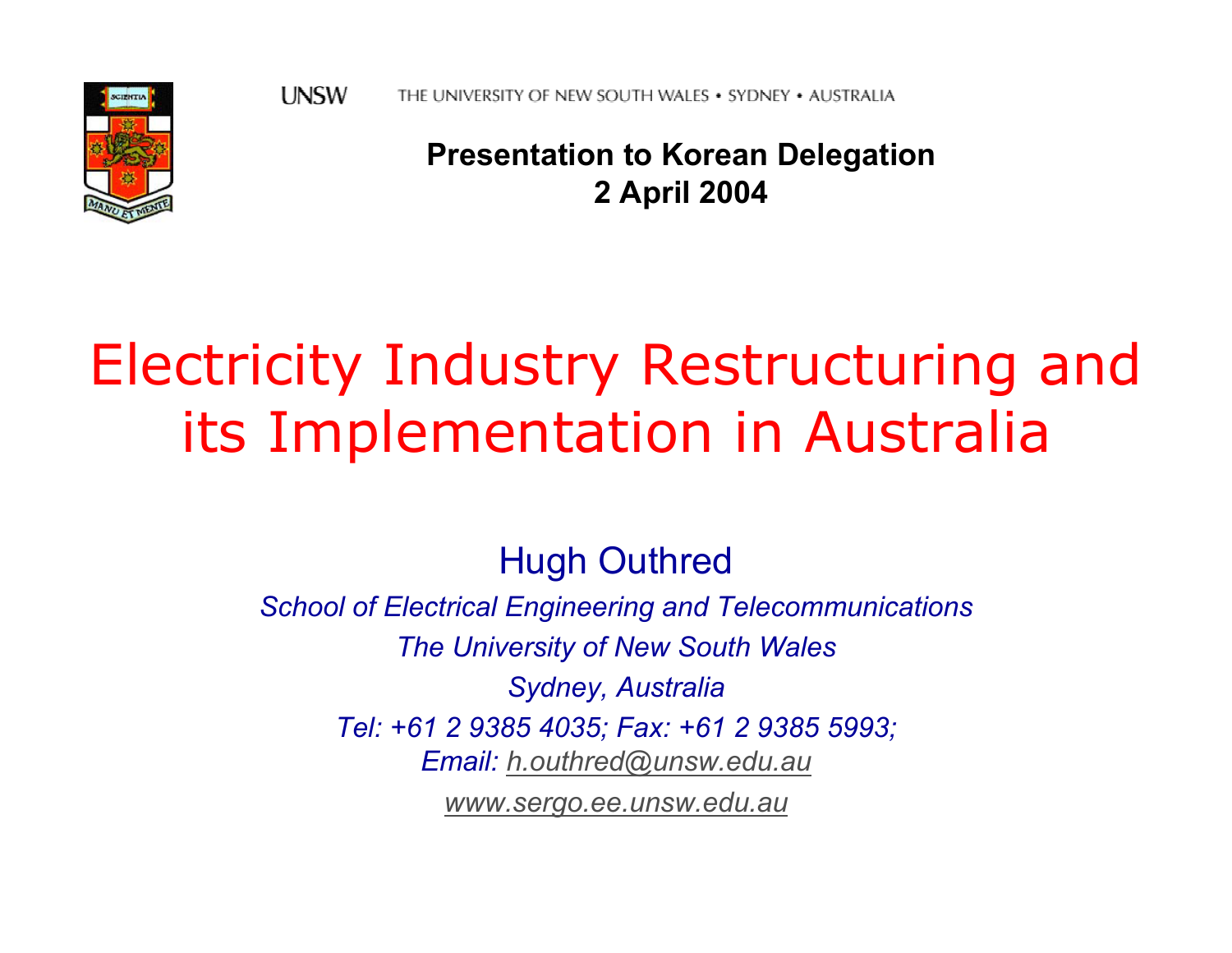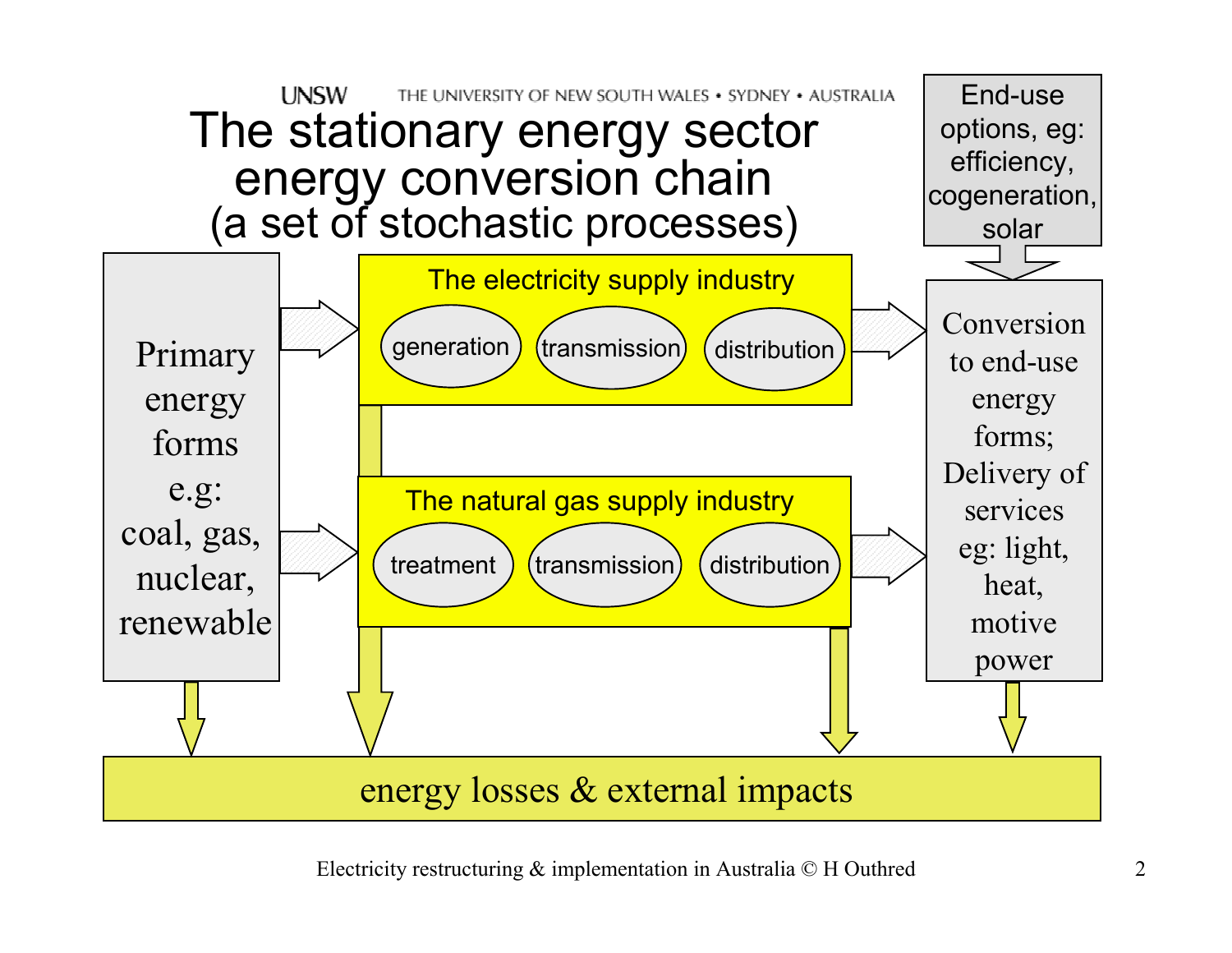### The electricity industry restructuring process

| <b>Issue</b>                 | <b>Transition</b>                     | <b>Key challenges</b>                                 |
|------------------------------|---------------------------------------|-------------------------------------------------------|
| <b>Industry</b><br>structure | Monopoly to<br><b>Competing firms</b> | <b>Cultural change;</b><br>adequacy of<br>competition |
| <b>Commercial</b>            | Cost recovery to                      | Market power;                                         |
| framework                    | market prices                         | market realism                                        |
| Industry                     | Rate of return to                     | Objectives;                                           |
| regulation                   | Incentive reg'n                       | measurement                                           |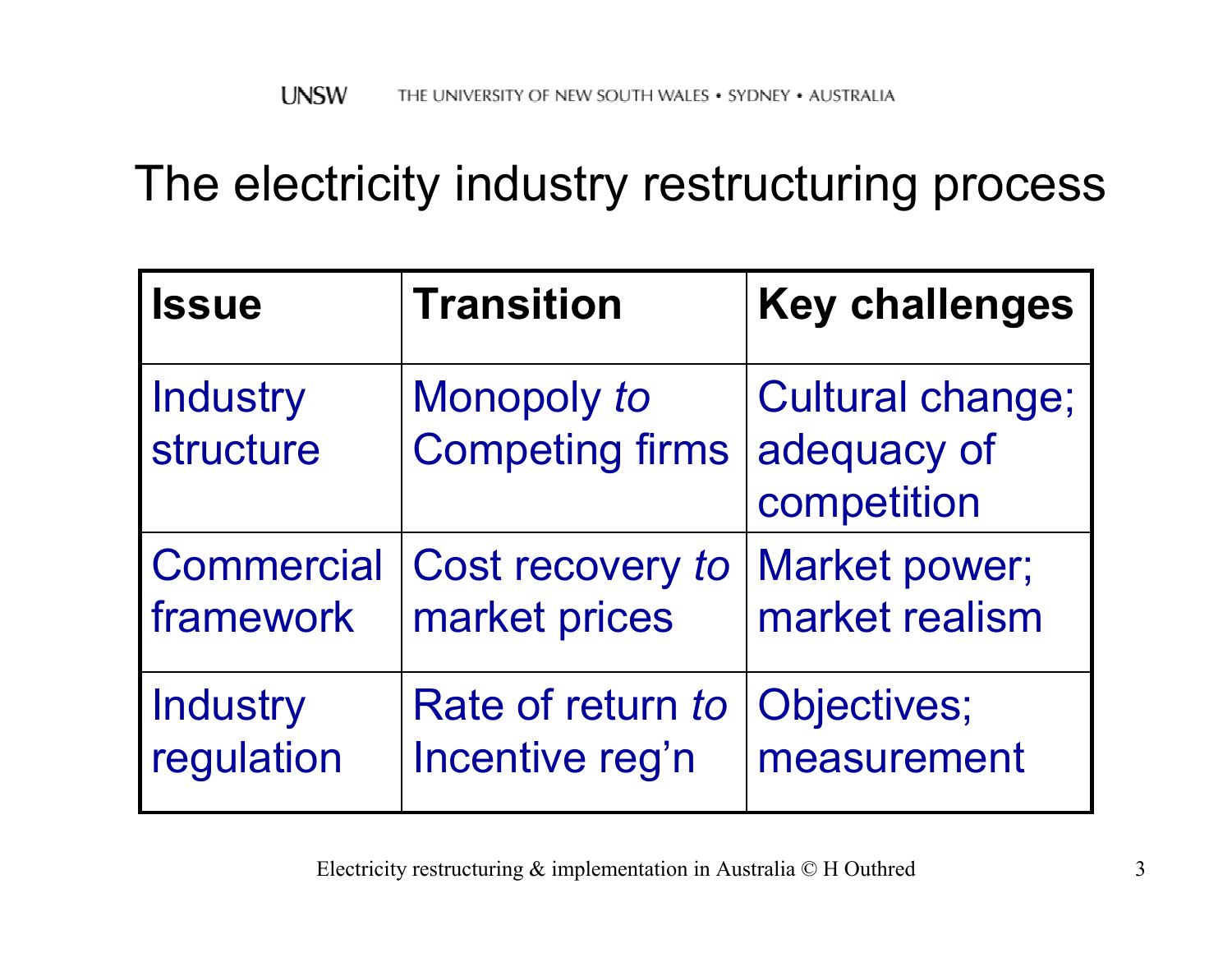#### **UNSW** THE UNIVERSITY OF NEW SOUTH WALES . SYDNEY . AUSTRALIA Trading in electricity: an abstraction from reality

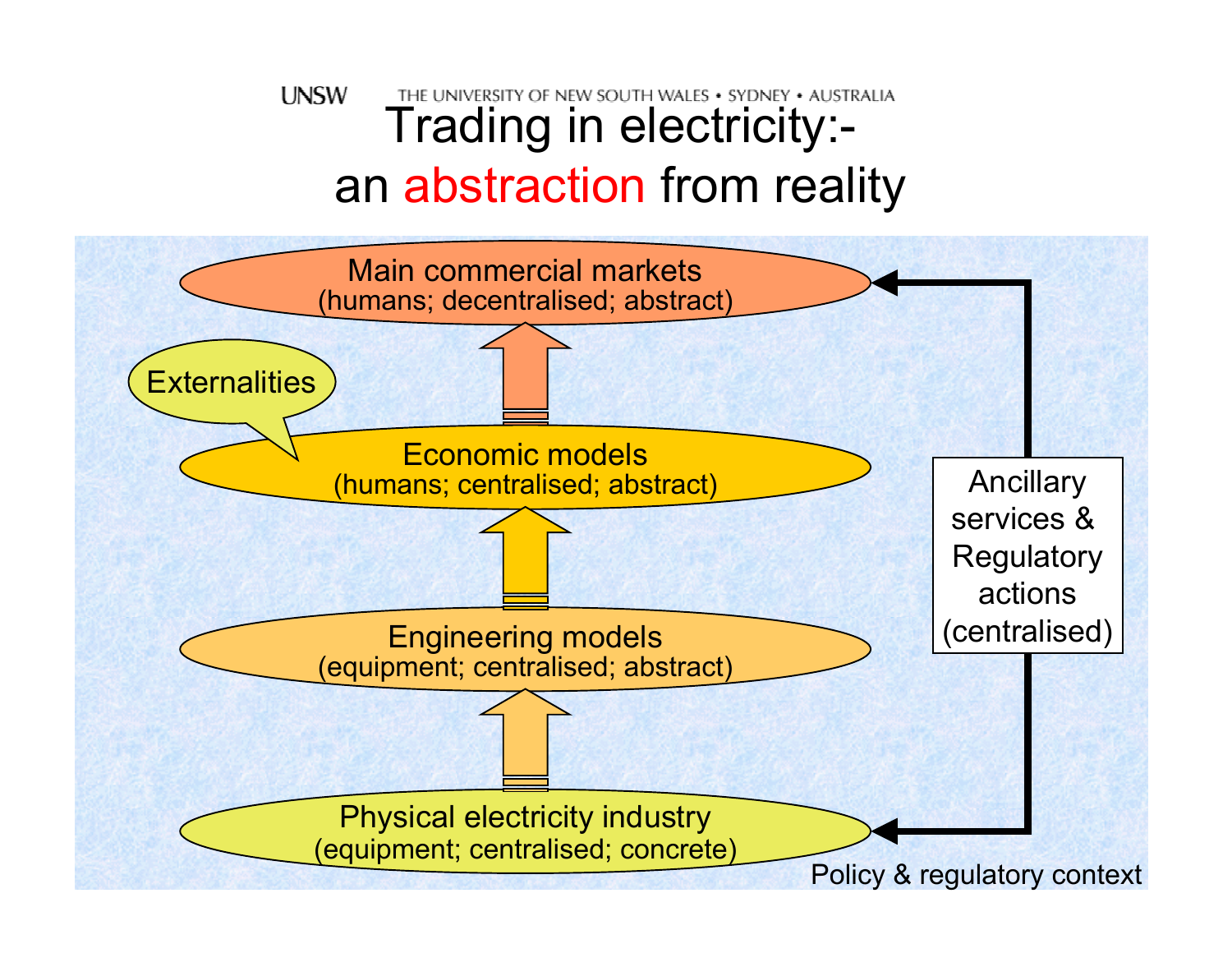#### **LINSW** THE UNIVERSITY OF NEW SOUTH WALES . SYDNEY . AUSTRALIA An electricity trading framework

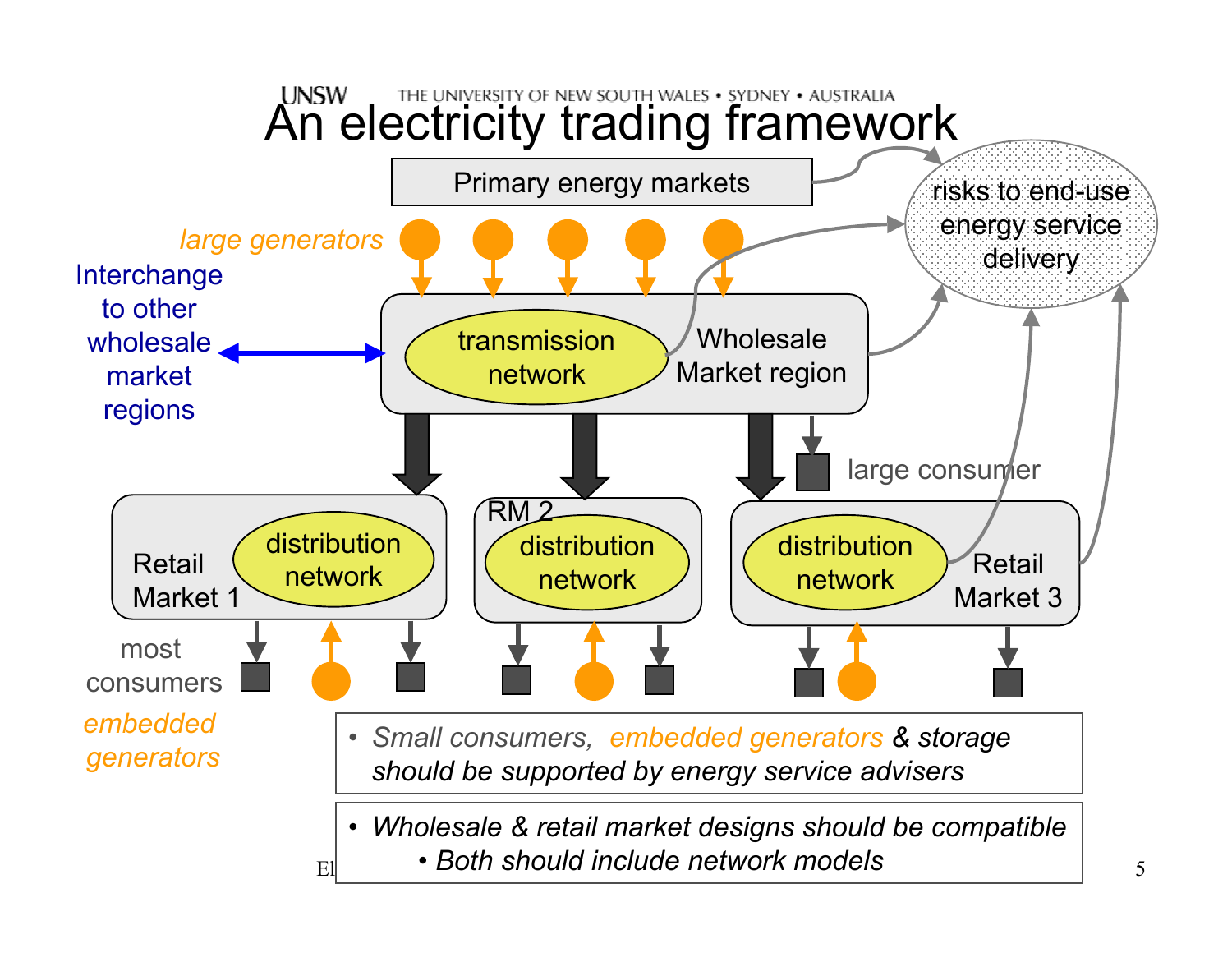**LINSW** THE UNIVERSITY OF NEW SOL

## Scope of the NEM

- Queensland
- New South Wales & ACT
- Victoria
- South Australia
- Tasmania (on connection to the mainland)

NEM regions are indicated, and their boundaries need not be on state borders (e.g. two regions in NSW)

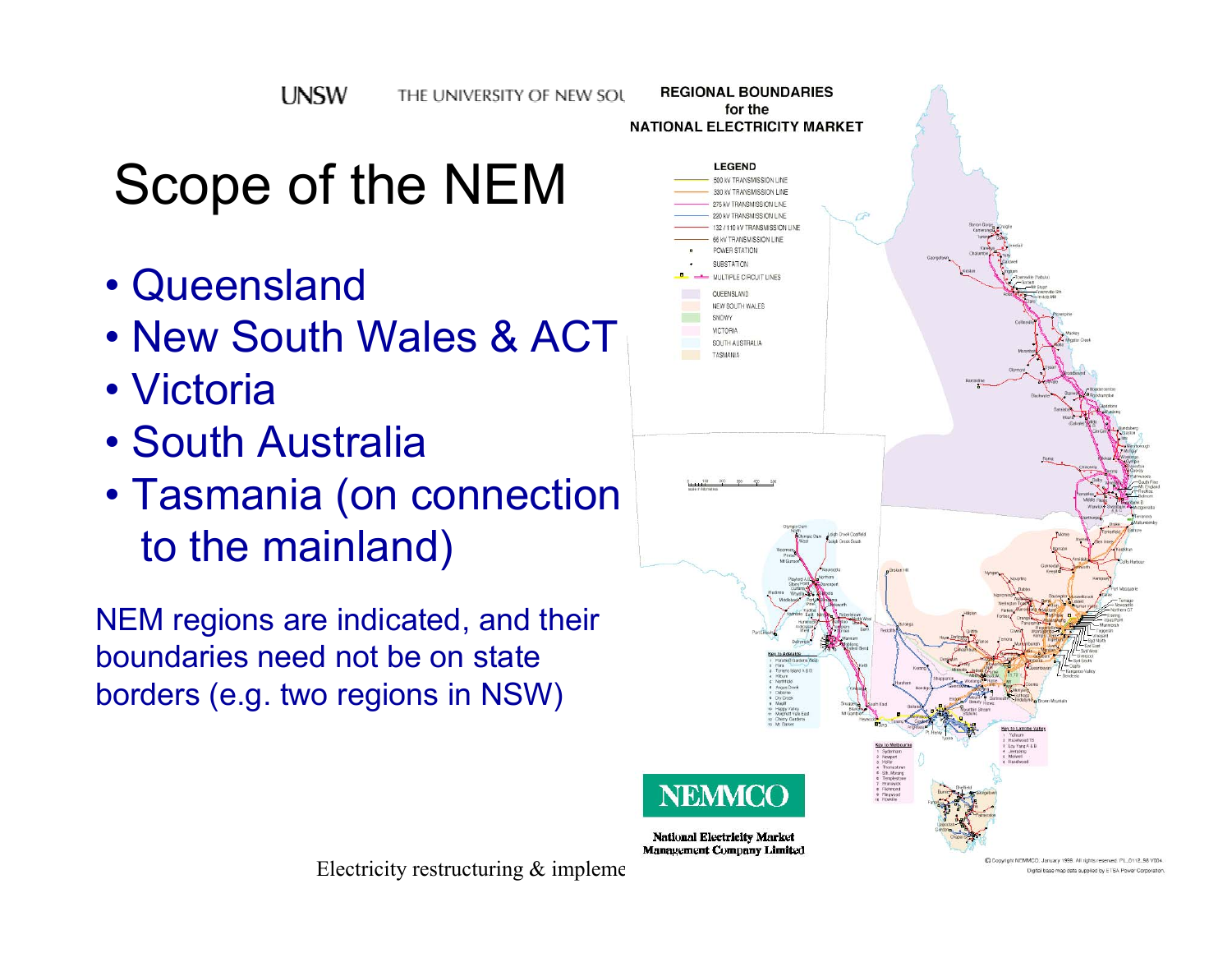## Key NEM features

- NEM covers all participating states:
	- $\mathcal{L}_{\mathcal{A}}$ A multi-region pool with intra-regional loss factors
	- $\mathcal{L}_{\mathcal{A}}$  , and the set of the set of the set of the set of the set of the set of the set of the set of the set of the set of the set of the set of the set of the set of the set of the set of the set of the set of th Ancillary services, spot market & projections
	- Auctions of inter-regional settlement residues
	- Operated by NEMMCO (owned by states)
- • Compulsory participants in NEM:
	- $\mathcal{L}_{\mathcal{A}}$  , and the set of the set of the set of the set of the set of the set of the set of the set of the set of the set of the set of the set of the set of the set of the set of the set of the set of the set of th All dispatchable generators & links > 30 MW
	- Network service providers & retailers
- •Contestable consumers may buy from NEM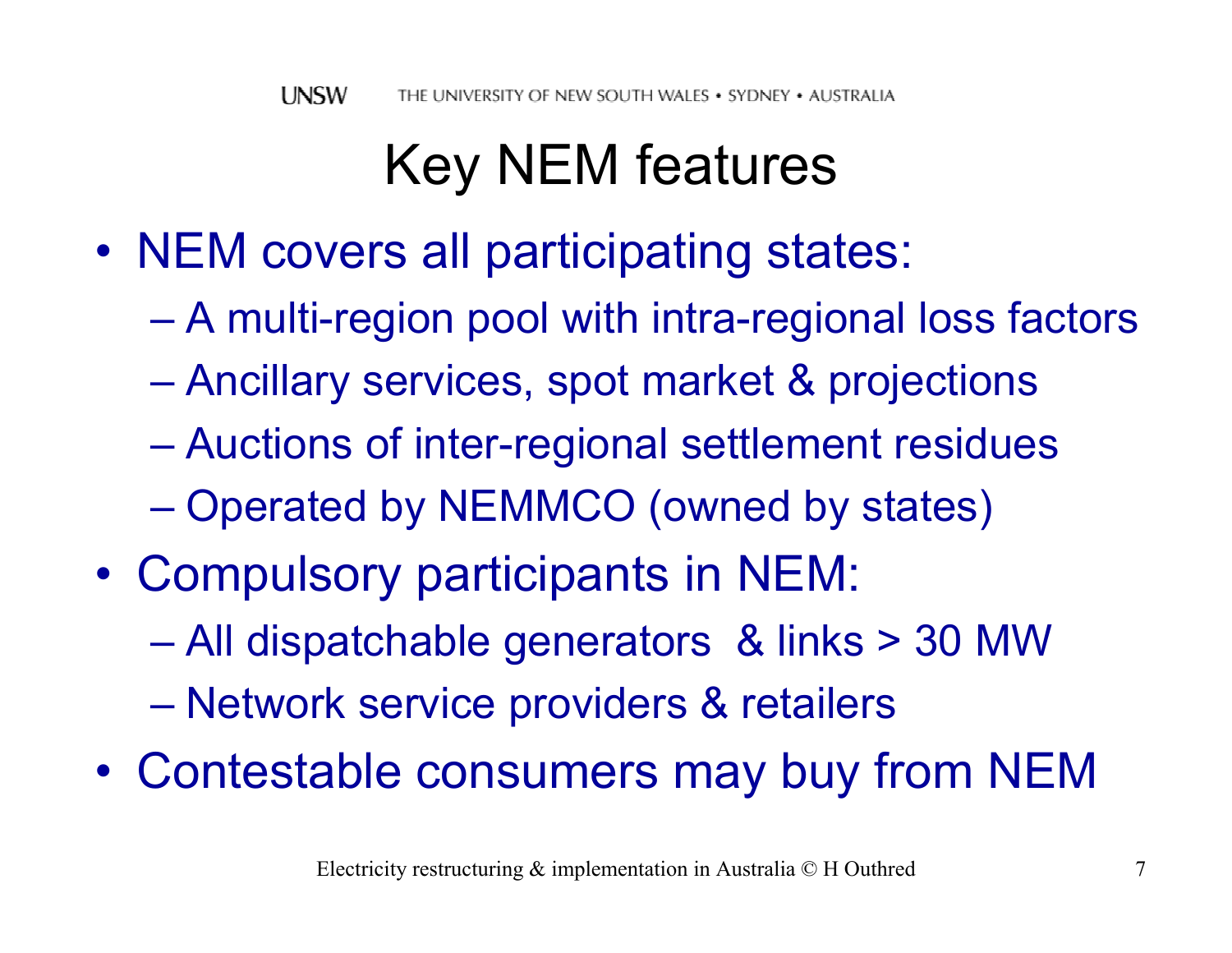#### **LINSW** THE UNIVERSITY OF NEW SOUTH WALES . SYDNEY . AUSTRALIA Electricity industry structure in SE Australia

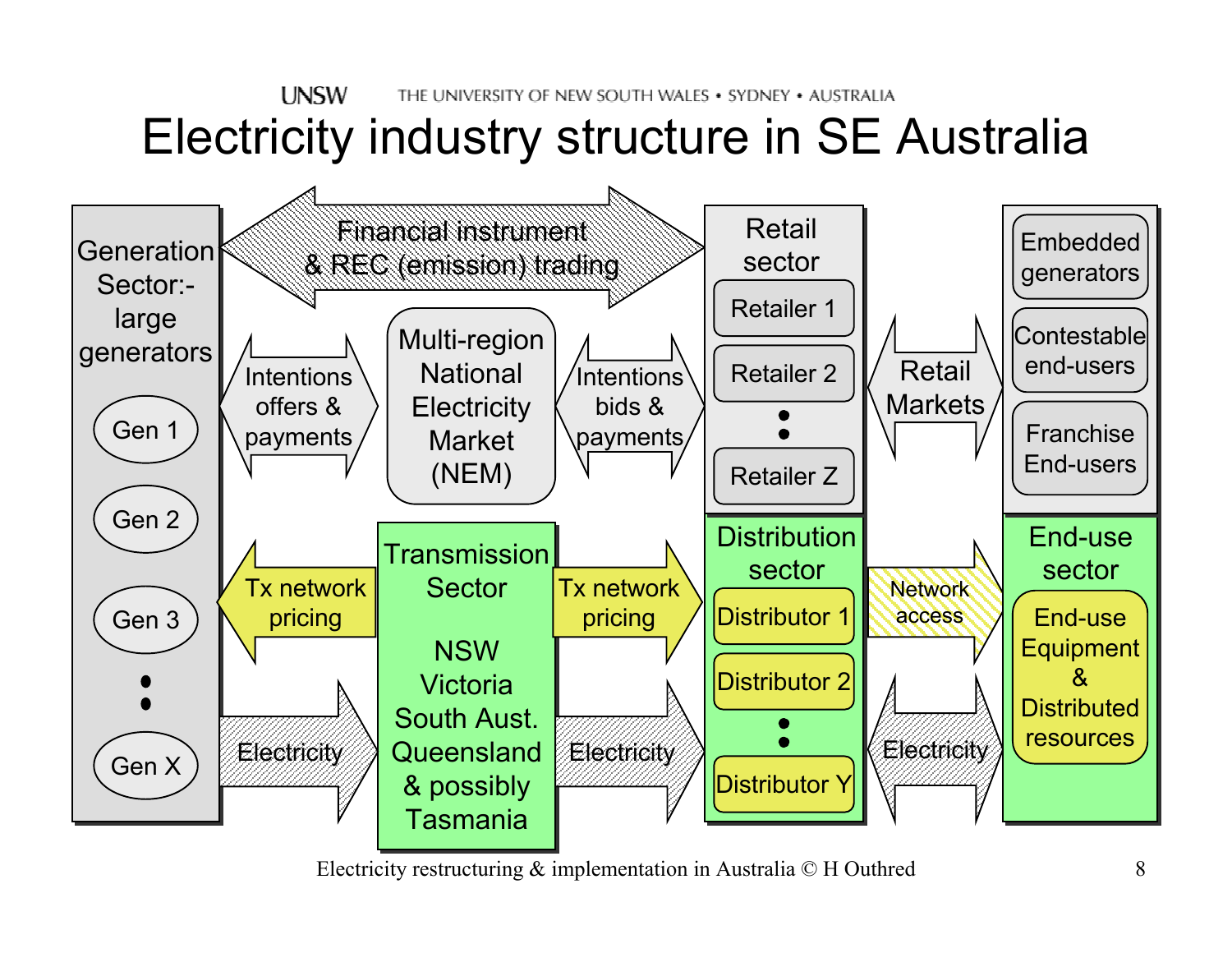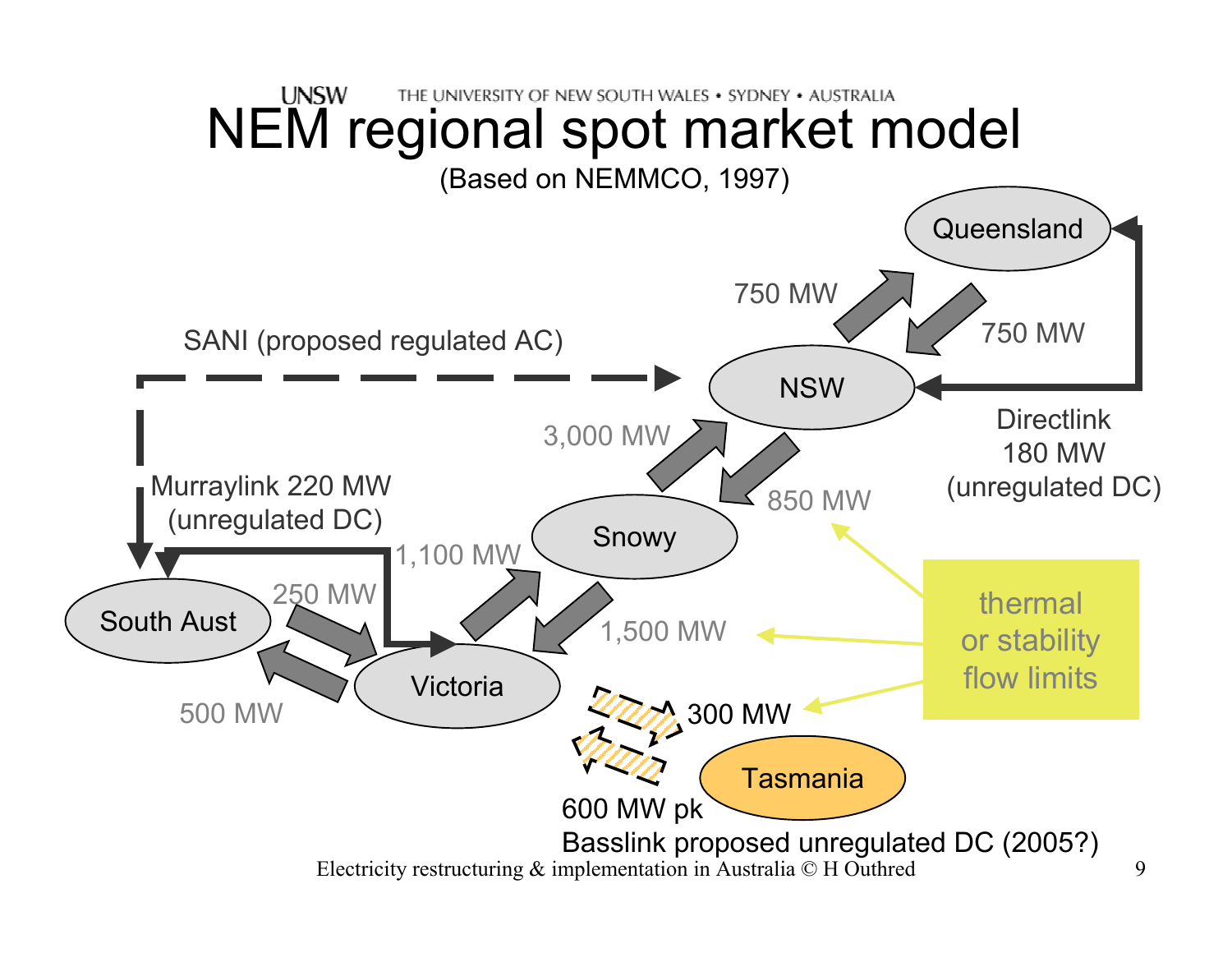**LINSW** THE UNIVERSITY OF NEW SOUTH WALES • SYDNEY • AUSTRALIA

## Managing supply-demand balance in Australian NEM

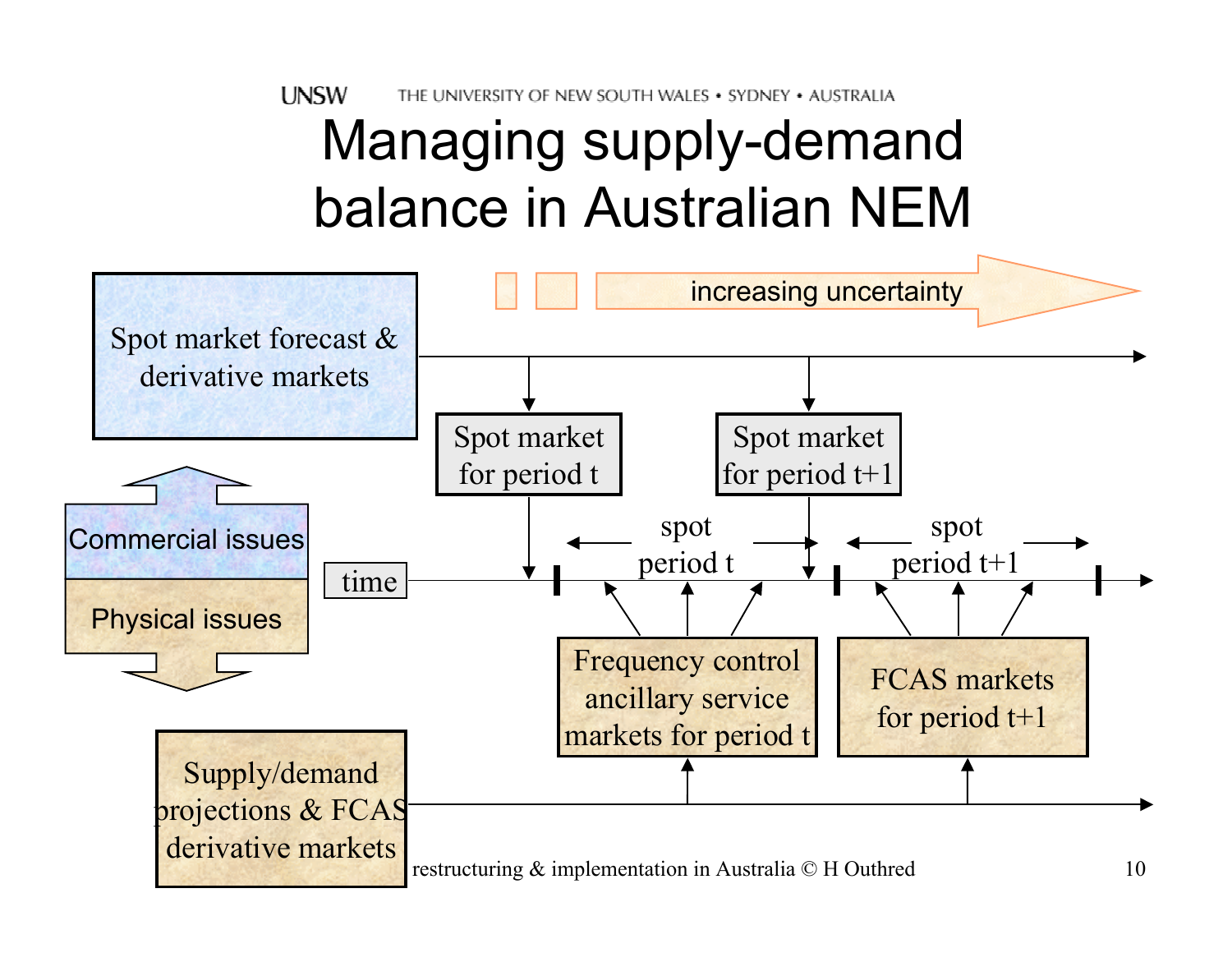#### Dispatch, Pre-dispatch, PASA & SOO (source: NEMMCO)



Statement of opportunities (SOO) is intended to inform generation and network investment decisions (10 year horizon, yearly update)

MT Projection of System Adequacy (PASA) is intended to inform near-term reliability assessment and reserve trader processes (2 year horizon, weekly update)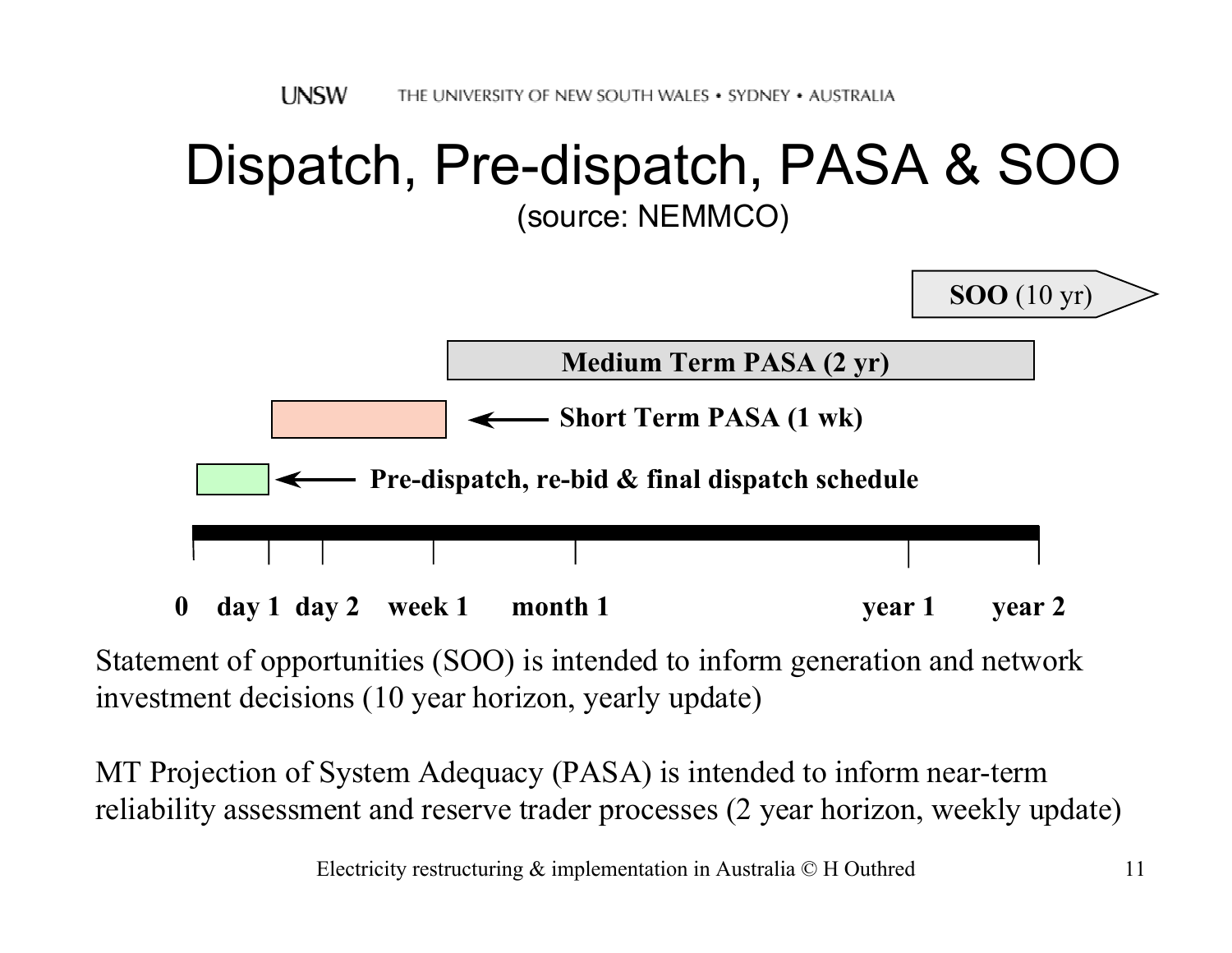## Key derivative markets

- • Forward contracts (futures)
	- $\mathcal{L}_{\mathcal{A}}$  Expected spot price for a defined load shape & period (eg flat annual demand)
	- Either OTC or exchange traded
- •Call options
- •• Renewable energy certificates
	- $\mathcal{L}_{\mathcal{A}}$  , and the set of the set of the set of the set of the set of the set of the set of the set of the set of the set of the set of the set of the set of the set of the set of the set of the set of the set of th Available to qualifying generators
	- – $-$  Increasing to 9,500 GWH pa at 2010 then constant to 2020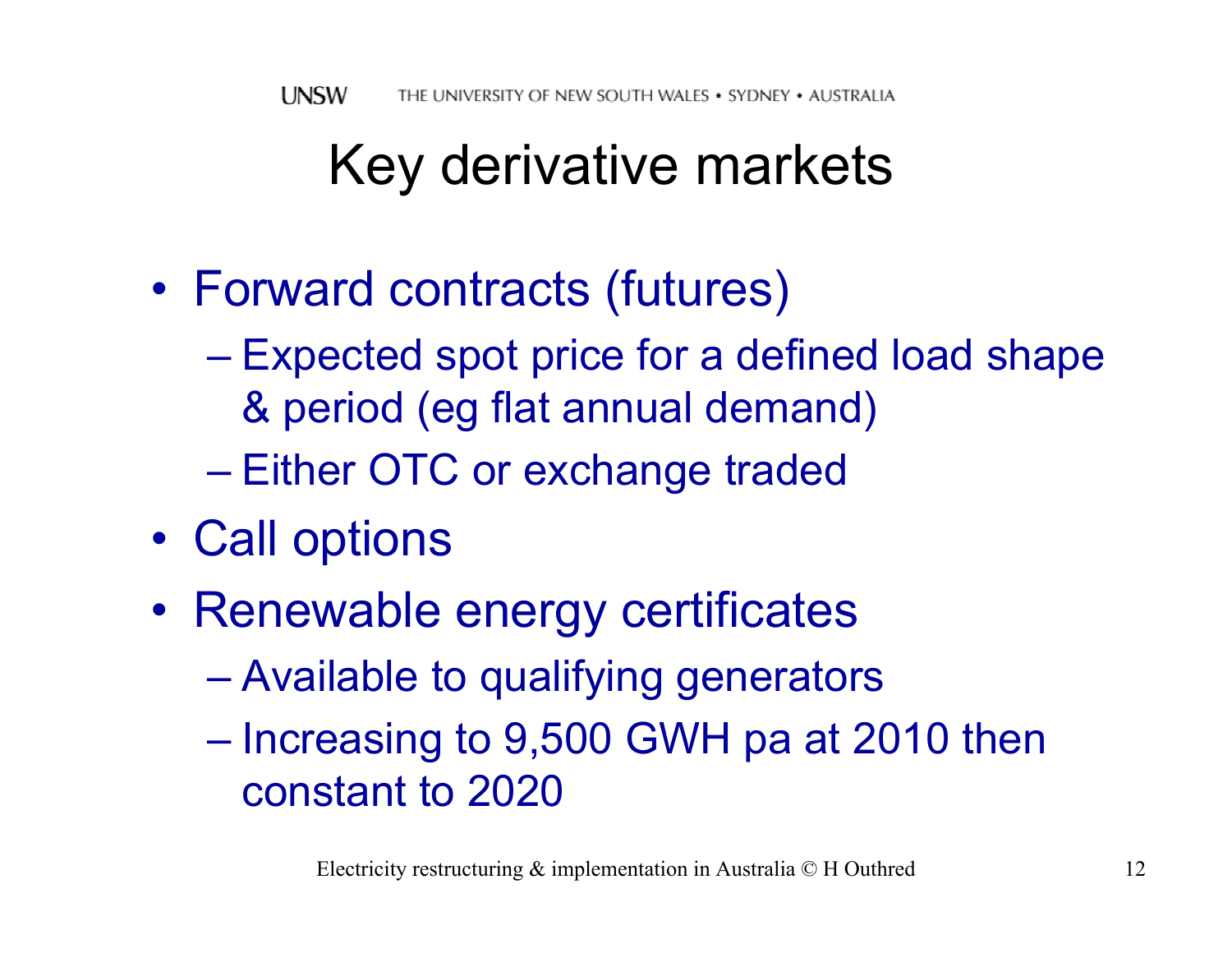## Price history for NEM & its precursors

(Business Council of Australia, 2000)

#### NEM ELECTRICITY POOL PRICES\*

\$/MWh



Three month moving averages. For years prior to market operation the prices are the result of dividing generation ź. revenues by energy produced

Electricity restructuring processes Australia Control of the implementation in Australia Control of Australia Control of Australia Control of Australia Control of Australia Control of Australia Control of Australia Control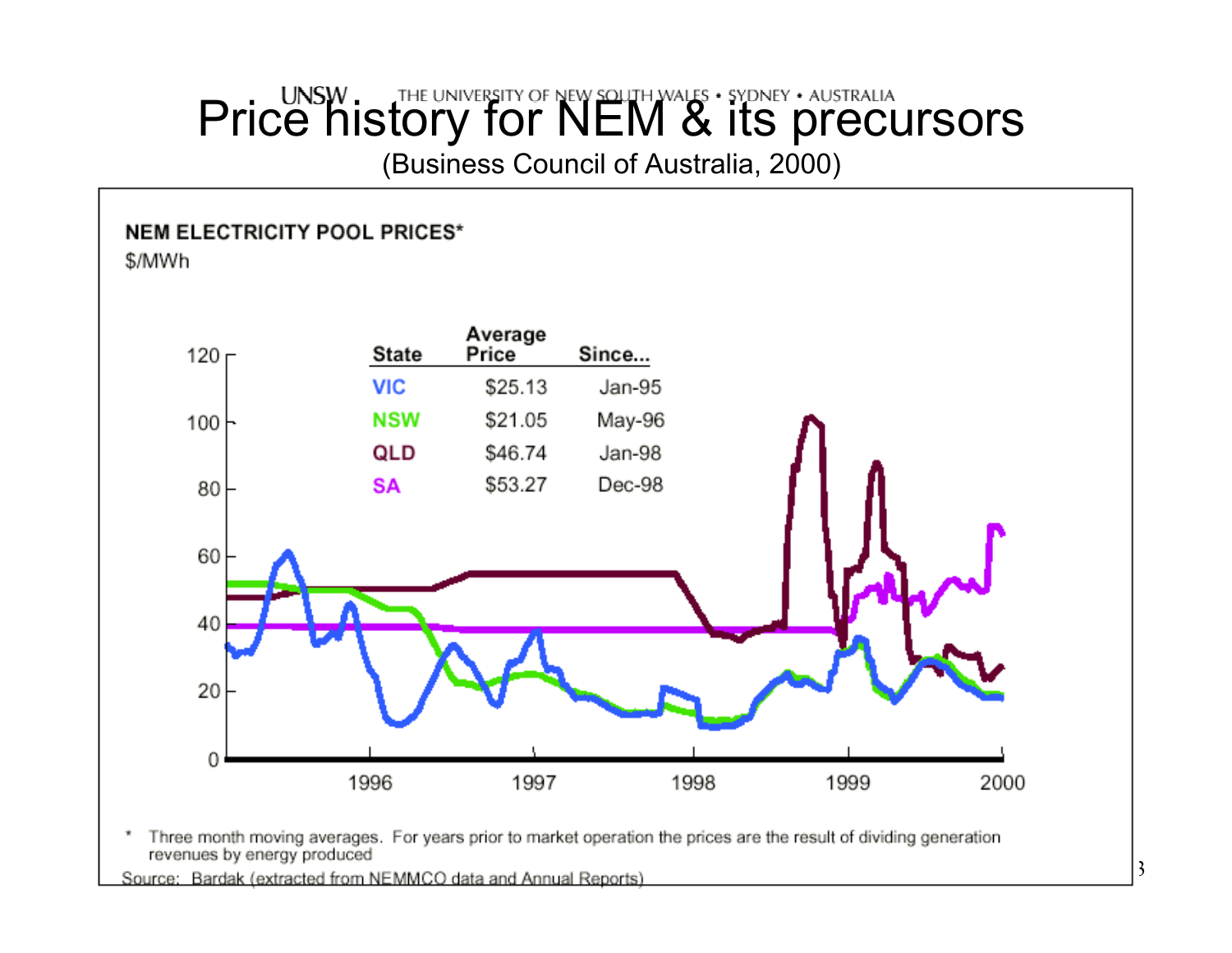**LINSW** THE UNIVERSITY OF NEW SOUTH WALES . SYDNEY . AUSTRALIA

### Smoothed NEM Regional Ref Prices (RRPs) since market inception (NECA, 03Q4 Stats, 2004)

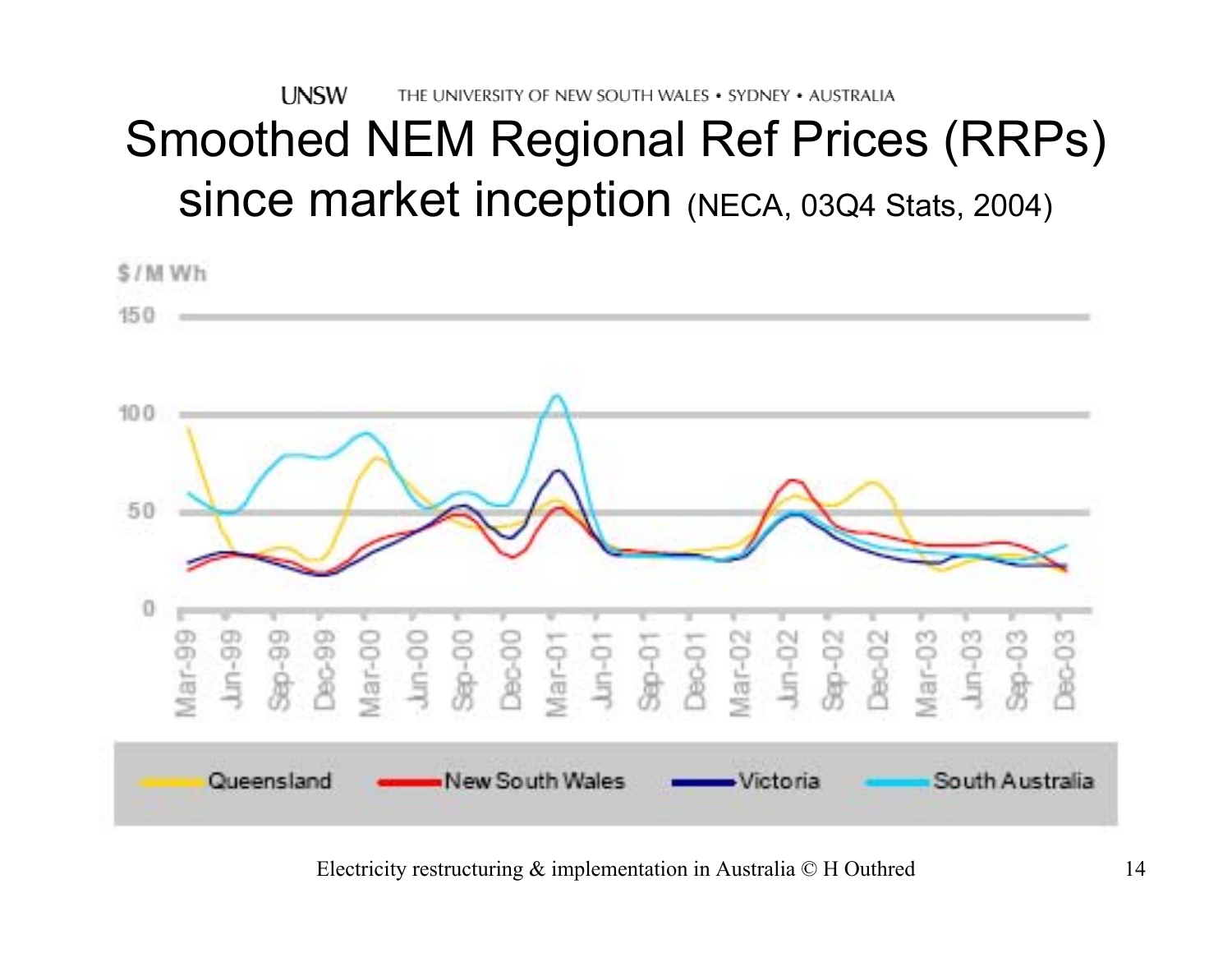**UNSW** THE UNIVERSITY OF NEW SOUTH WALES • SYDNEY • AUSTRALIA

#### Annual average RRP flat contract prices (NECA, 03Q4 Stats, 2004)

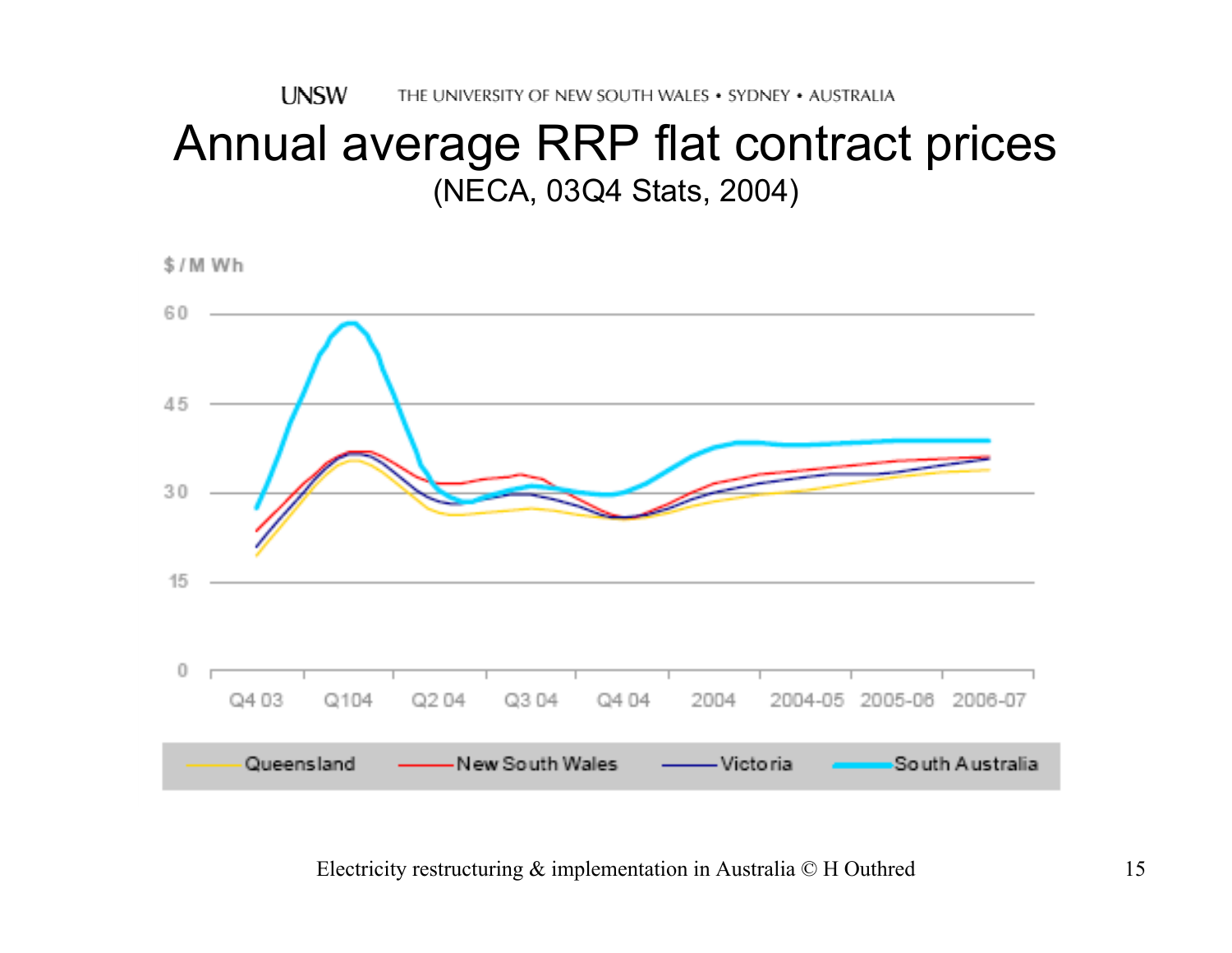# RRP duration curve for NSW Region Jan-Mar 2003 (NECA, 03Q1 Stats, 2003)

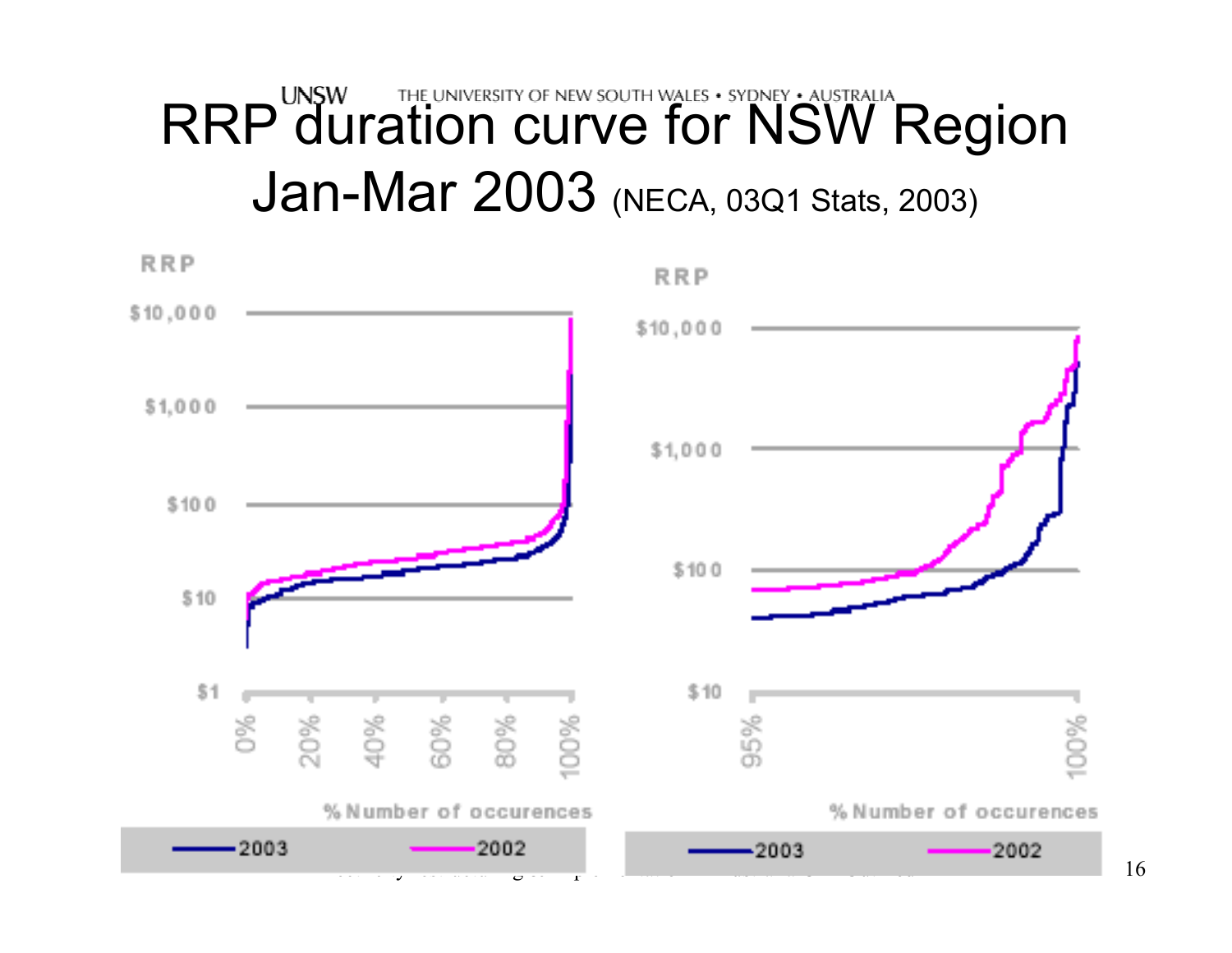Percentage of maximum demand

In 2001 NSW load >90% peak for  $~5\%$  of time

**LINSW** 

NEM load duration curves, January-March 2001 & 2003(NECA quarterly Market Statistics)

In 2003 NSW load >90% peak for <2% of time

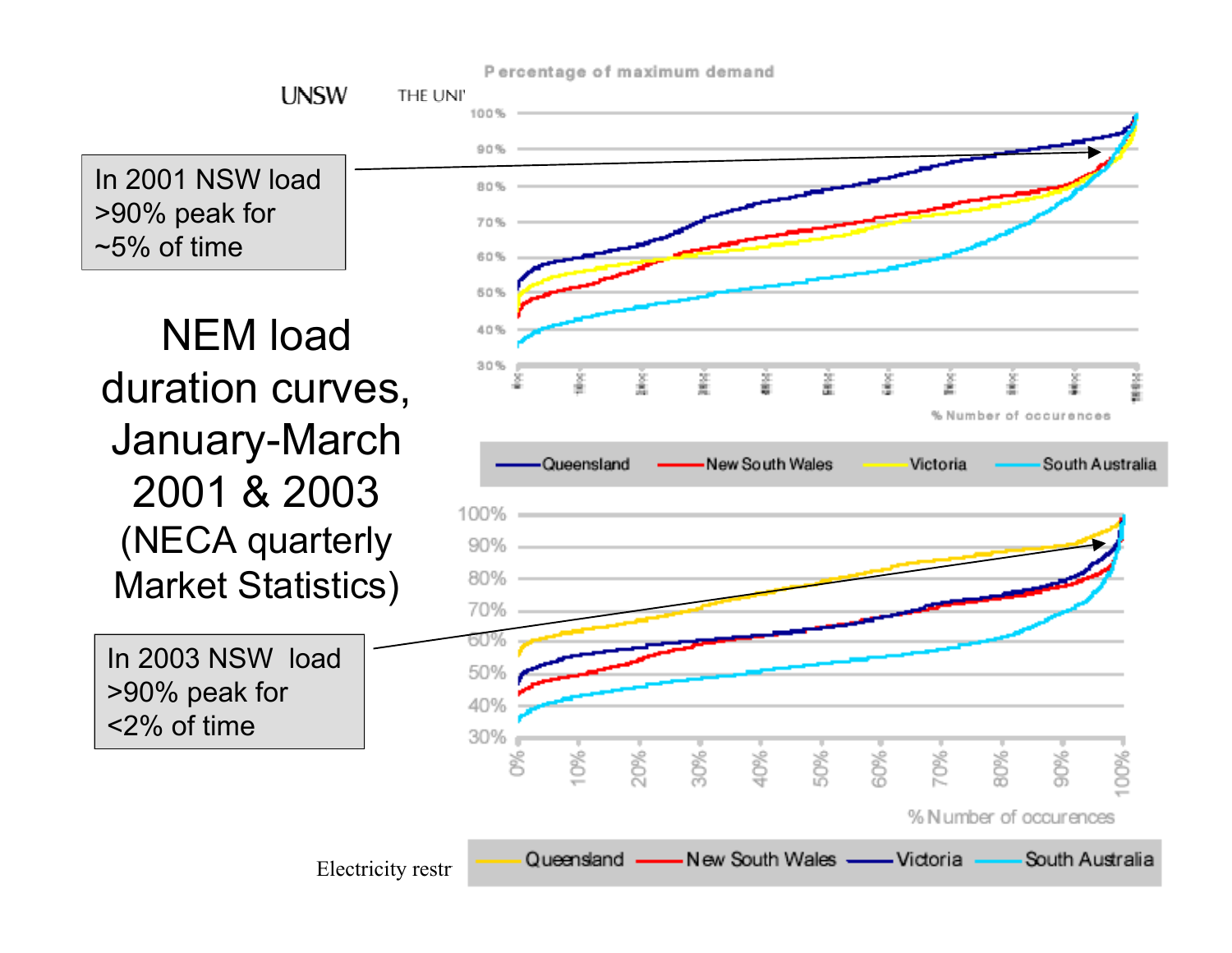#### Forecast surplus reserves for NEM Jurisdictions (Medium growth + extreme (10% POE) weather, NEMMCO SOO, July 03)

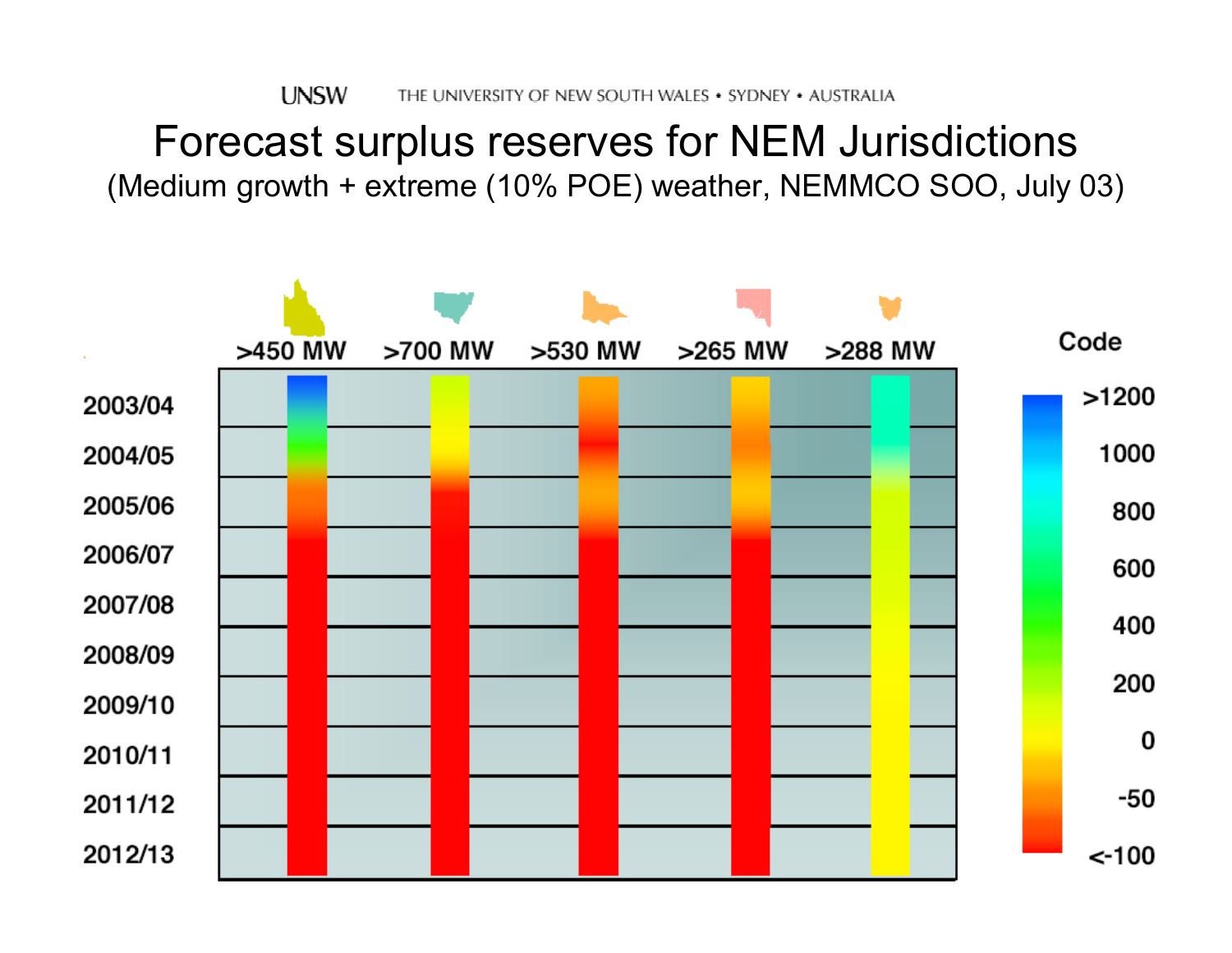**UNSW** THE UNIVERSITY OF NEW SOUTH WALES . SYDNEY . AUSTRALIA Evidence of demand side response: NEM Victorian region, 8/2/01 (NECA, 2001)

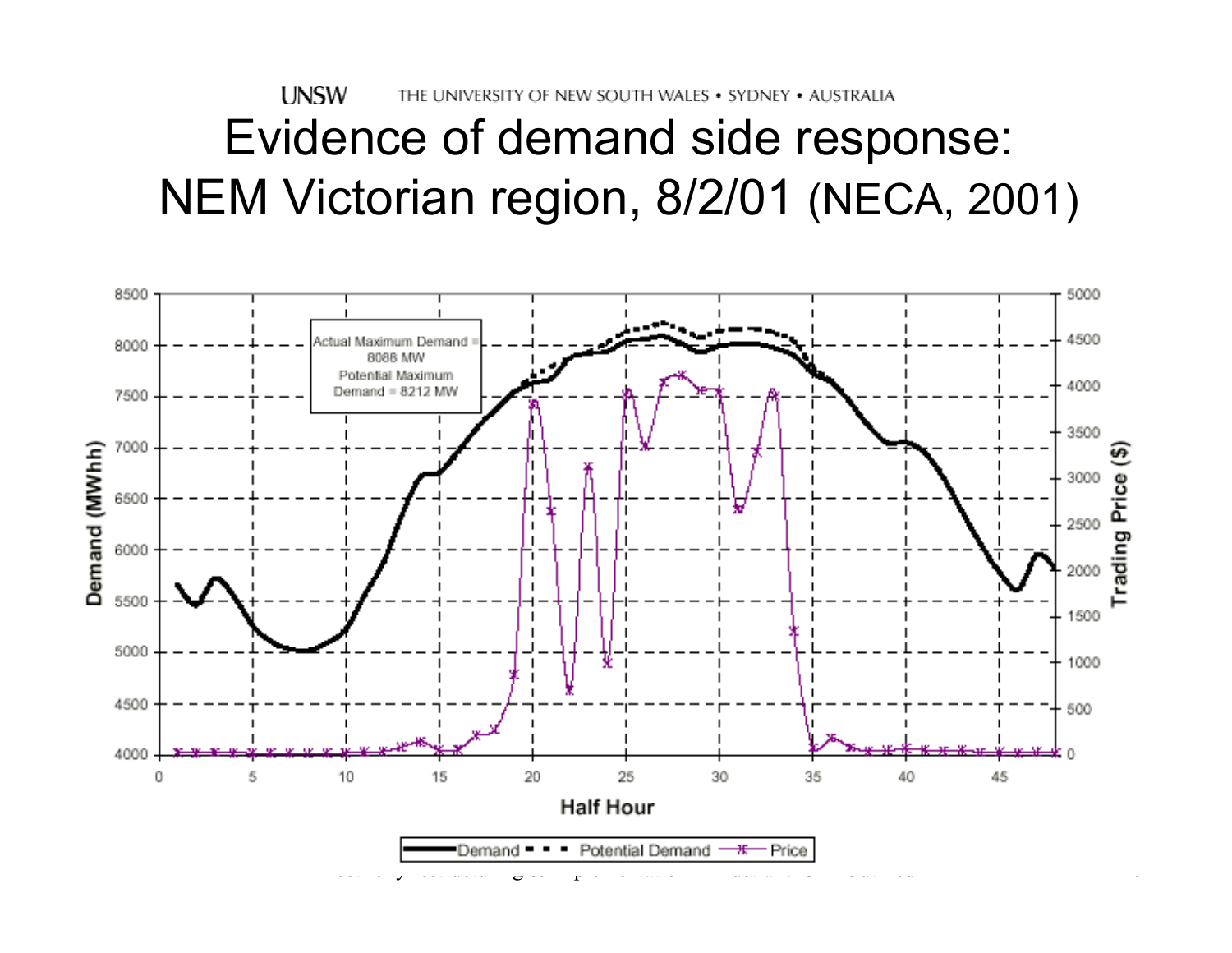#### UNSW THE UNIVERSITY OF NEW SOUTH WALES . SYDNEY . AUSTRALIA<br>Changing generation offer to raise spot market price (2/8/03) graph courtesy of Stuart Thorncraft & Intelligent Energy Systems EMIS facility ([www.iesys.com.au](http://www.iesys.com.au/))

(possible demand-side responses: derivative contract or reduce demand)

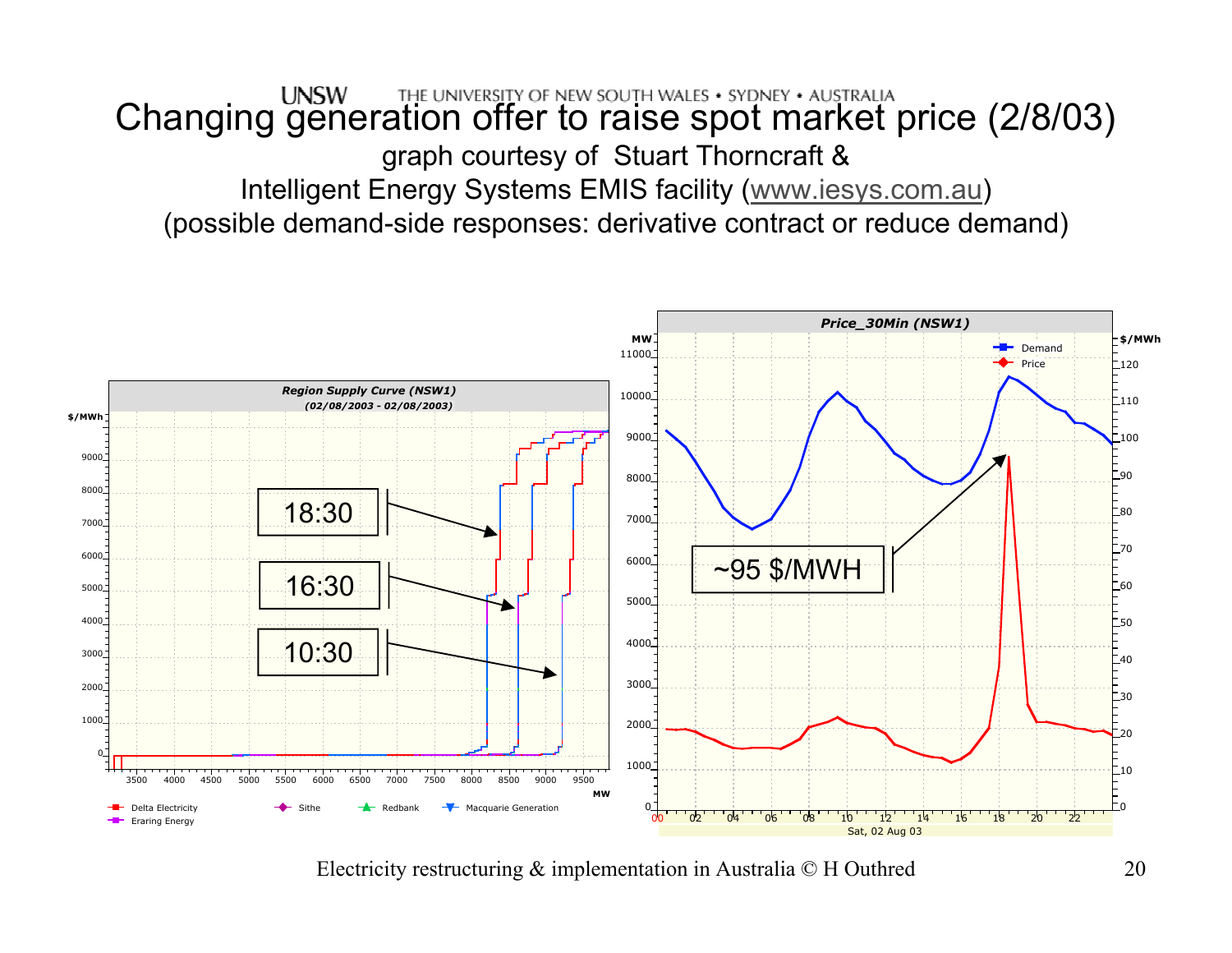